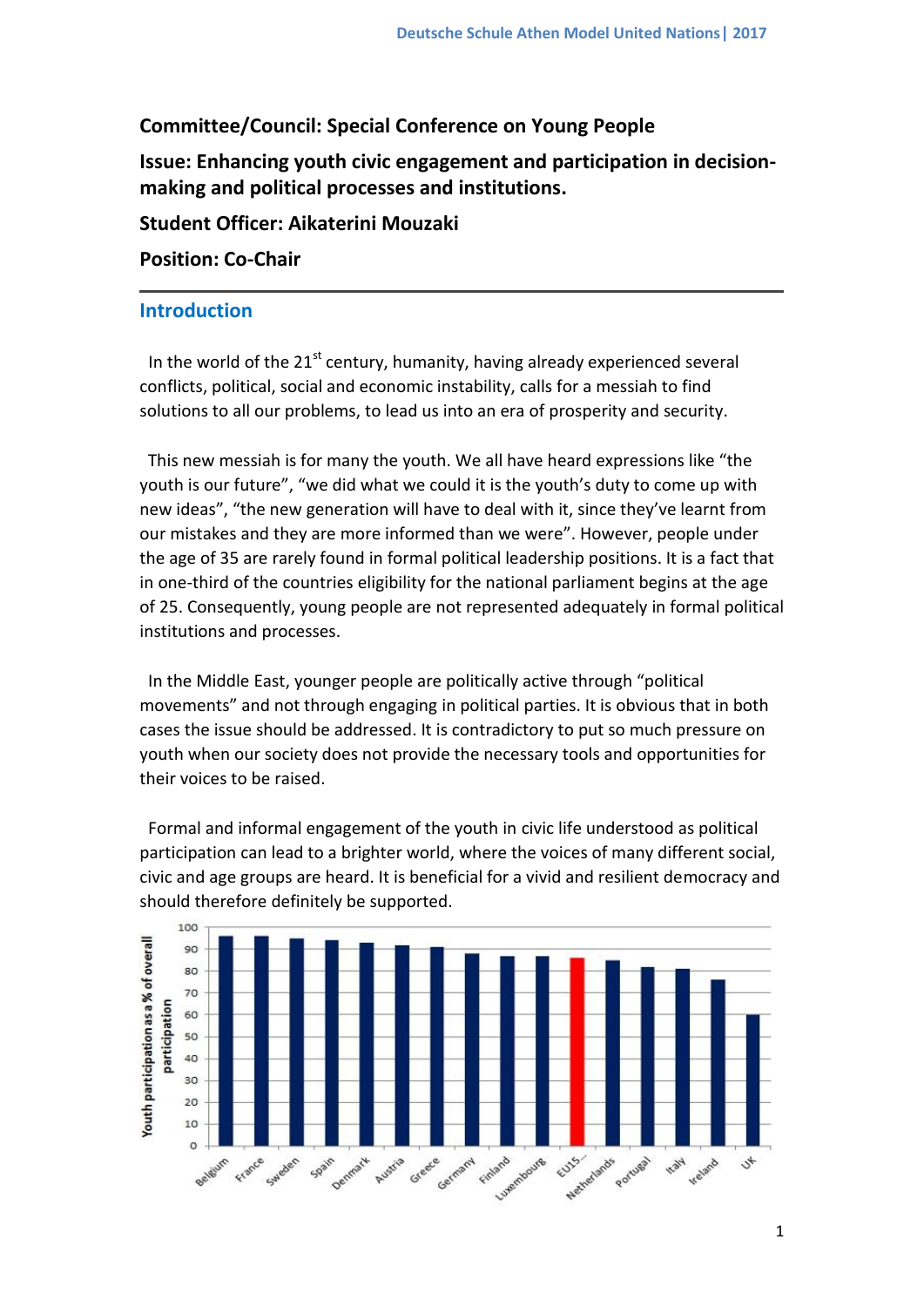Figure 1: *Eight activities were* included *in calculating total participation rates: 'voting in last national election', 'working for a party or action group', 'working for another [political] group association', 'displaying a badge or sticker', 'signing a petition', 'joining a boycott', 'participating in a demonstration' Source: [European Social Survey](http://www.europeansocialsurvey.org/) cumulative data (waves 1 to 4, 2000-2008)*

## **Definition of Key-Terms**

### Youth $1$

 The United Nations defines youth as "the period of transition between childhood or being dependent, and adulthood (independence), and the awareness of interdependence as members of the community," rather than a fixed age group (UNESCO). Other organizations understand youth as a stage of life marked by a number of critical transitions including physiological, psychological, social and economic changes (AIYD and InterAction 2013). Although the age range for this transition period can vary, for statistical purposes and to facilitate country comparisons, the United Nations uses 15 to 24 years of age to define youth. Nonetheless, for activities at national and local levels, youth is sometimes defined differently by governments or organizations, starting earlier and extending beyond 24. An example is the African Charter that refers to youth as any person between ages of 15 to 35 (UNESCO).

### Civic engagement $2$

 Civic engagement means working to make a difference in the civic life of our communities and developing the combination of knowledge, skills, values, and motivation to make that difference. It means promoting the quality of life in a community, through both political and non-political processes.

### Decision-making<sup>3</sup>

 Decision making is characterized as the act or process of deciding something especially with a group of people.

### Political movement<sup>4</sup>

 $\overline{\phantom{a}}$ 

 A political movement is a group of people working together to achieve a political goal. Every action and decision made by members of a political movement aim the fulfillment of the political goal.

 $<sup>1</sup>$  Information provided by a report of the ChildFund,2014</sup>

<sup>2</sup> Definition provided by the New York Times, *Civic Responsibility and Higher Education*, edited by

Thomas Ehrlich, published by Oryx Press, 2000.

<sup>&</sup>lt;sup>3</sup> Defined by the Learner's Dictionary.

<sup>4</sup> Defined by Dictionary-Definition: Vocabulary.com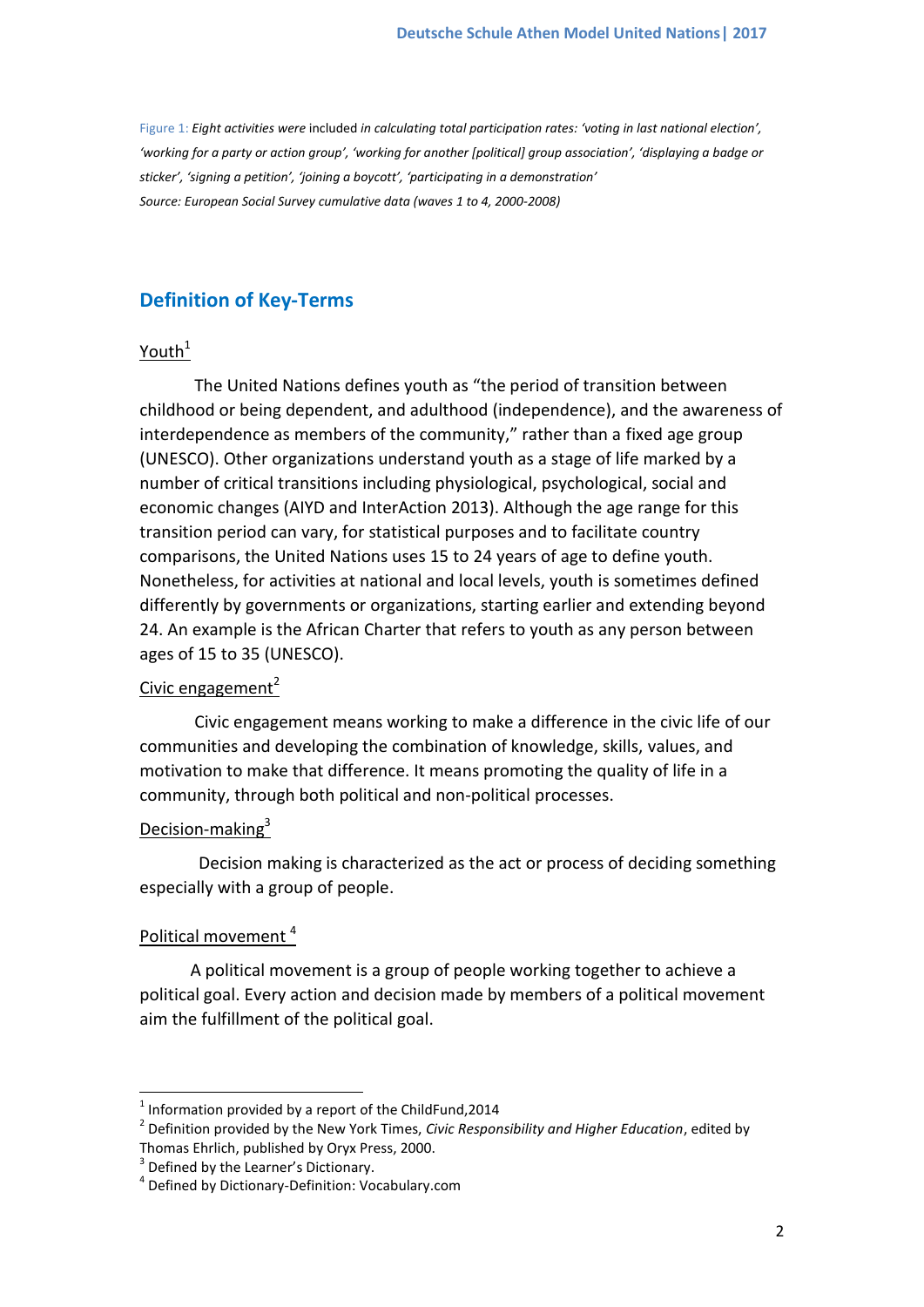### Political party<sup>5</sup>

 A political party, a group of people organized to acquire and exercise political power. Political parties originated in their modern form in Europe and the United States in the 19th century, along with the electoral and parliamentary systems, whose development reflects the evolution of parties. The term party has since come to be applied to all organized groups seeking political power, whether by democratic elections or by revolution.

#### Political processes<sup>6</sup>

 They are processes of the formulation and administration of public policy usually by interaction between social groups and political institutions or between political leadership and public opinion.

### Service Programs<sup>7</sup>

 Service programmes are programmes that involve citizens, mainly youth, with the aim to support national development.

### Participation<sup>8</sup>

 Participation is the involvement of different members of society. Participation can be either direct or through intermediate institutions or representatives. It may range from exercising full voting rights and decision-making capabilities to playing a consultative role.

### Collective action<sup>9</sup>

 With Collective action, we mean a joint action by a group of people towards achieving a common goal.

### Social Capital<sup>10</sup>

**.** 

 It is the shared knowledge, understandings, norms, rules and expectations that groups of individuals bring to recurrent activities. These norms are important for people's livelihoods, development programmes, and economic growth.

<sup>5</sup> Definition provided by the Encyclopedia Britannica, Maurice Duverger

<sup>6</sup> Defined by Merriam-Webster

<sup>&</sup>lt;sup>7</sup> Defined by the international ChildFund

 $^8$  Definition provided by the international ChildFund, based on Camino and Zeldin, 2002

<sup>&</sup>lt;sup>9</sup> Defined by the international ChildFund, based on MeinzenDick, and McCarthy, 2004

 $10$  Defined by the international ChildFund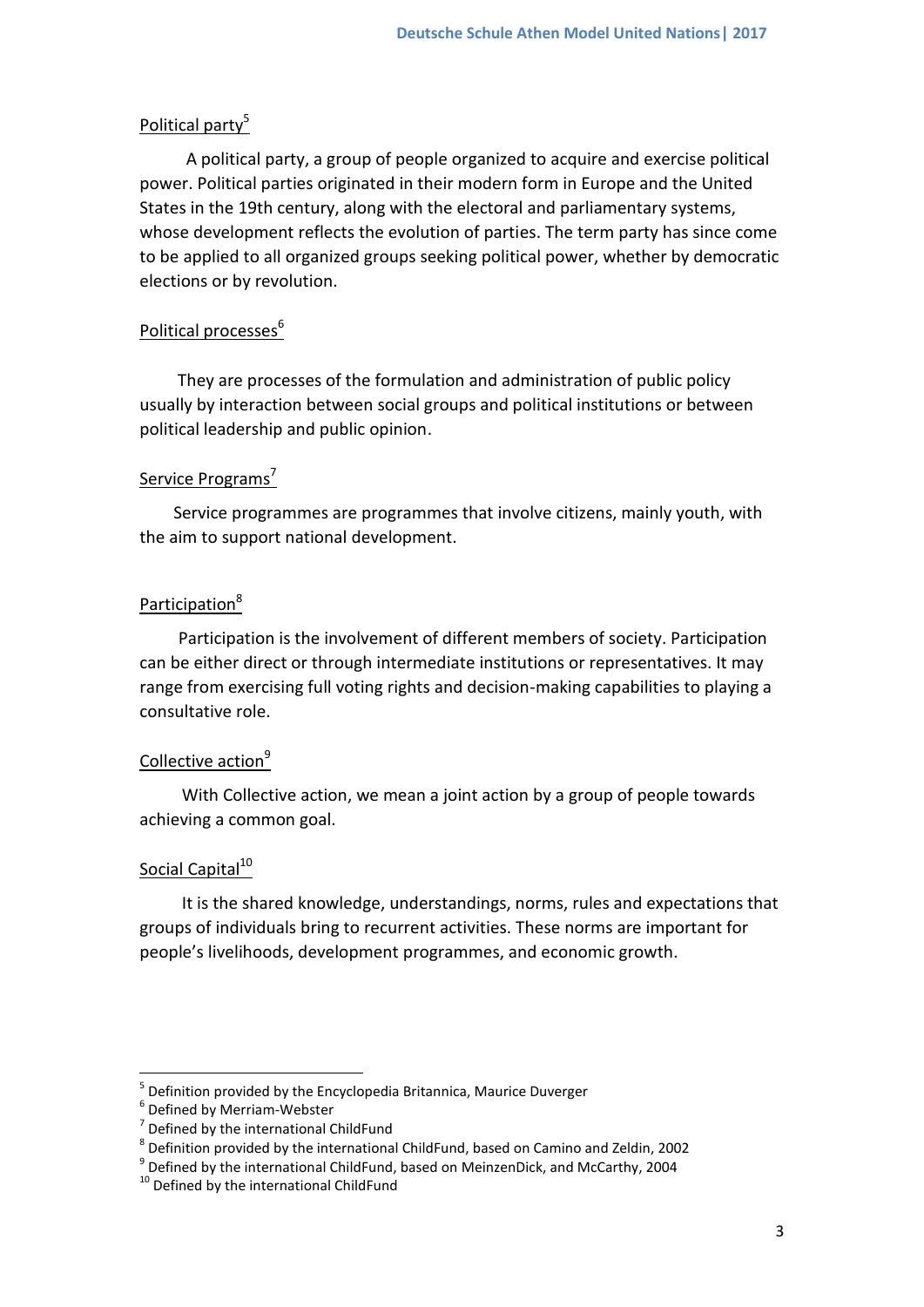## **Background Information**

It is of great importance to include the new generation in decision-making and political processes as it is beneficial for both the young individuals and those directly interested in the events, but also if achieved, the international community.

#### Advantages

Being politically active and civically engaged has plenty of benefits for the adolescents. The youth gains skills such as confidence, self-efficacy, leadership, and learns how to deal with difficulties and to take on more responsibilities. All these qualifications together with contacts in a wider social network make them more attractive candidates in the employment market. Community service activities and programmes give young people the opportunity to gain real-life capacities, acquire knowledge, skills, and experiences that enhance their livelihood opportunities to operate in increasingly competitive labor markets. Finally, it could contribute to decreasing youth unemployment (ICP 2010).

 Our society will also benefit in many different sectors. In post-conflict contexts and in war zones, opportunities to participate in social or reconstruction projects make young people see themselves as resources for positive social change. It is a way to support resilience building. In the long term, civic engagement contributes to social capital and development efforts. It counteracts violence and holistic actions since social capital includes values such as being a "good" citizen, including social and political trust, respect for pluralism and diversity, understanding of democracy, tolerance of others, understanding of diplomacy as the only way of promoting peace and stability.

*"If young people are civically engaged, they will be more likely to develop and exhibit forms of social capital that are conducive to the functioning of democracy, and to peaceful co-existence." ~Mercy Corps, 2012~*

*"If young people are civically engaged, they will be less likely to become involved in or support the use of violence to promote political objectives" ~Mercy Corps, 2012~*

#### **Categories**

There are some more definitions-categories to civic engagement, which differ. All definitions-categories of civic engagement have to do with active participation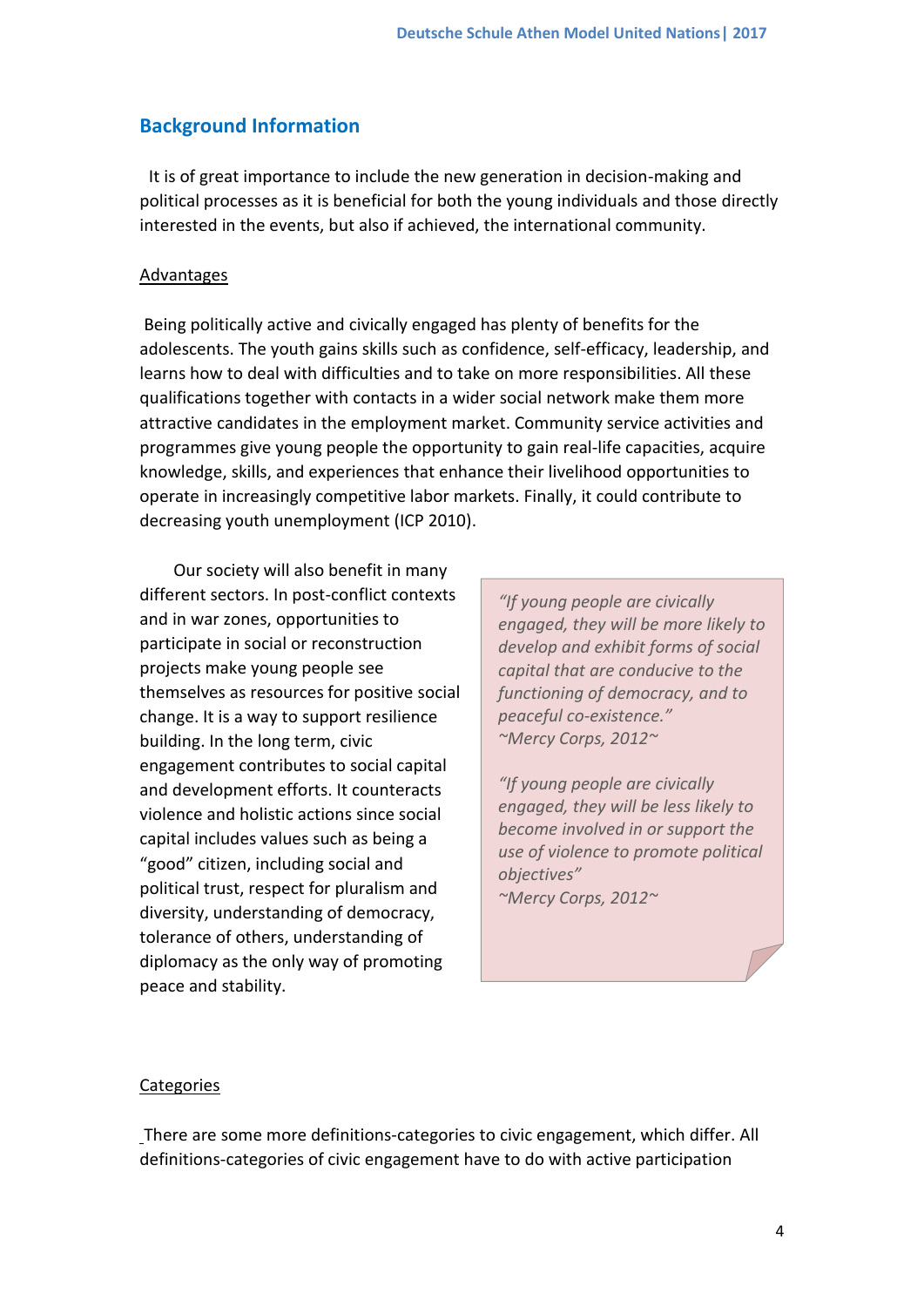beyond civic awareness, or the understanding of civic duty. Some of which are the following:

- *Civic engagement as community service*: when an individual has to take on the responsibilities of citizenship, including active participation, either as an individual or in concert with others, in volunteer service activities that contribute to the local community.
- *Civic engagement as political involvement*: there is a difference between civic engagement and an individual ethic of service in that it leads individual efforts towards collective action in addressing issues through our political process.
- **❖** *Civic engagement as collective action*<sup>11</sup>: the means by which an individual, through collective action, influence the larger civil society.

### Significant facts and further information

- 1.65% of parliamentarians around the world are in their 20s and 11.87 % are in their 30s, according to UNDP and IPU, (2012) Global Parliamentary Report.
- In the Middle East, since the Arab Awakening, young people stay politically active through "political movements". Young adults are politically active in universities if allowed, but they do not gain political leadership positions often. As a result, they are excluded from policy development. The political activism of youth is not organized. It opposes formal groupings.
- The focus on the young and on this issue, in particular, is a relatively new priority. Alarming recent events in the Arab States, and in other regions, have pushed our society to take actions. The "World Program of Action for Youth for 2000 and beyond" highlighted the significance of youth participation in decision-making, but did not offer concrete interventions at the time.
- As mentioned before, people under the age of 35 are rarely found in formal political leadership positions. In a third of all the countries, eligibility for national parliament starts at 25 years or higher. According to "Enhancing Youth Political Participation throughout the Electoral Cycle", which is a Good Practice Guide-, and which was published by UNDP, in December 2012, it is common practice to refer to politicians as 'young' if they are below 35-40 years of age. Youth is not represented adequately in formal political institutions and processes such as Parliaments, political parties, elections, and public administrations.
- In a survey conducted by the UN IANYD in August 2012, a majority of 13,000 respondents expressing their voices from 186 countries revealed that the

**<sup>.</sup>**  $11$  Information provided by Van Benshoten gtd in Adler and Goggin, 2005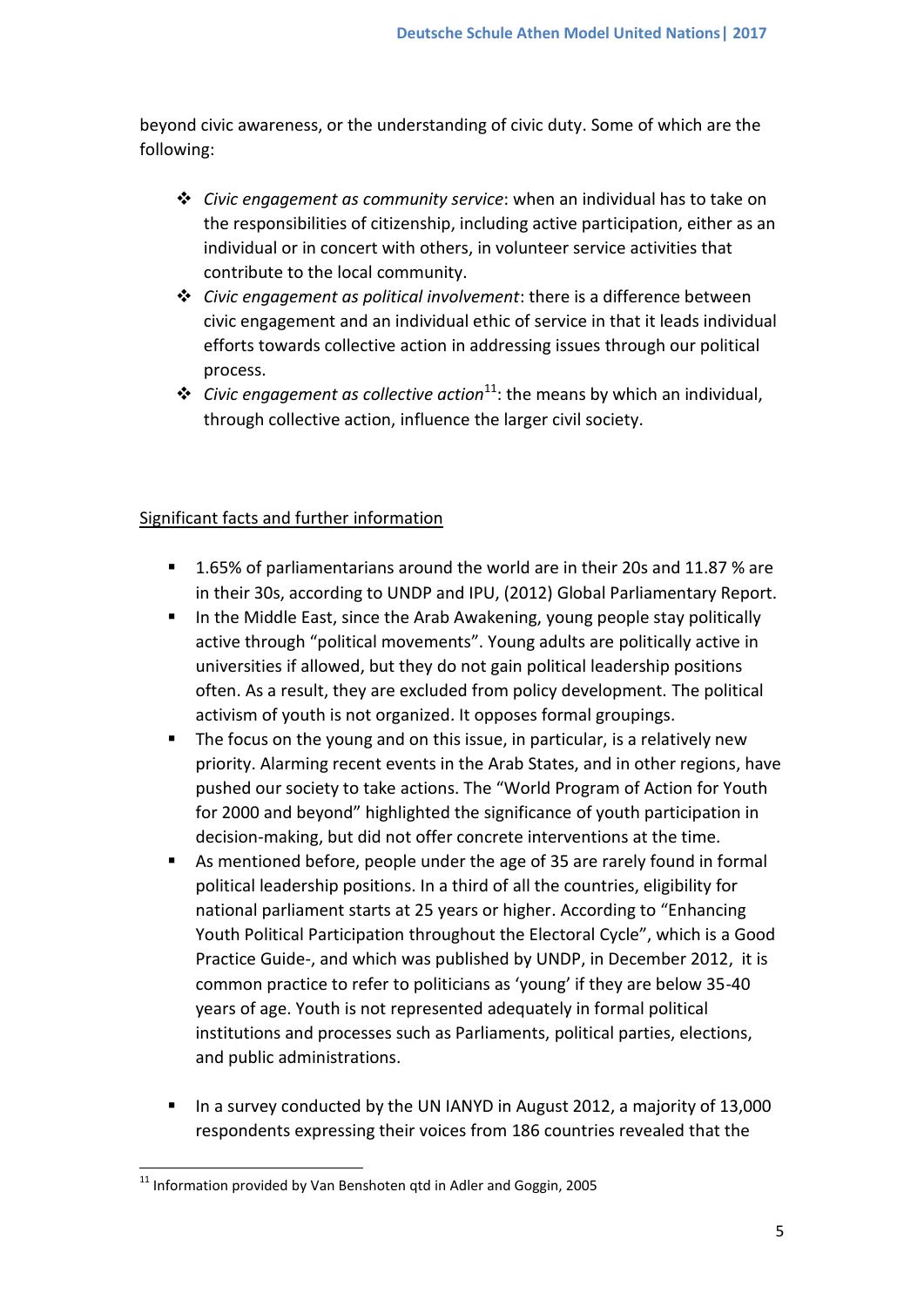main challenges for youth were limited opportunities for effective participation in decision-making processes.

 Both young women and women at mid-level and decision-making/leadership positions experience discrimination and find difficulties in becoming delegates and representatives for the national parliament. Young women feel excluded and restricted in their communities.

For more information you can visit the following websites:

- 1. UNDP's work on Democratic Governance: <http://www.undp.org/governance>
- 2. UNDP's work on Youth: [http://www.undp.org/content/undp/en/home/ourwork/democraticg](http://www.undp.org/content/undp/en/home/ourwork/democraticgovernance/projects_and_initiatives/dggyouth/unyouth/) [overnance/projects\\_and\\_initiatives/dggyouth/unyouth/](http://www.undp.org/content/undp/en/home/ourwork/democraticgovernance/projects_and_initiatives/dggyouth/unyouth/)
- 3. UNDP's Publication on Enhancing Youth Political Participation throughout the Electoral Cycle –A good practice guide: [http://www.undp.org/content/undp/en/home/librarypage/democrati](http://www.undp.org/content/undp/en/home/librarypage/democraticgovernance/electoral_systemsandprocesses/enhancing-youth-political-participationthroughout-the-electoral/) [cgovernance/electoral\\_systemsandprocesses/enhancing-youth](http://www.undp.org/content/undp/en/home/librarypage/democraticgovernance/electoral_systemsandprocesses/enhancing-youth-political-participationthroughout-the-electoral/)[political-participationthroughout-the-electoral/](http://www.undp.org/content/undp/en/home/librarypage/democraticgovernance/electoral_systemsandprocesses/enhancing-youth-political-participationthroughout-the-electoral/)
- 4. UNDP4YOUTH Teamworks Space: <https://one.unteamworks.org/undp4youth>

You can also watch the following related videos:

- 1. Youth engagement in politics indifferent or just different<sup>12</sup>: <https://www.youtube.com/watch?v=vdDFLzyk94k>
- 2. Youth Participation in decision-making $^{13}$ : <https://www.youtube.com/watch?v=dgi87VOPIuk>



**Image 1:** UN on youth.

**.** 

<sup>&</sup>lt;sup>12</sup> TEDxYouth@Victoria, Jacob Helliwell

<sup>&</sup>lt;sup>13</sup> Youth Association, the official Representative of the World YMCA in Kosovo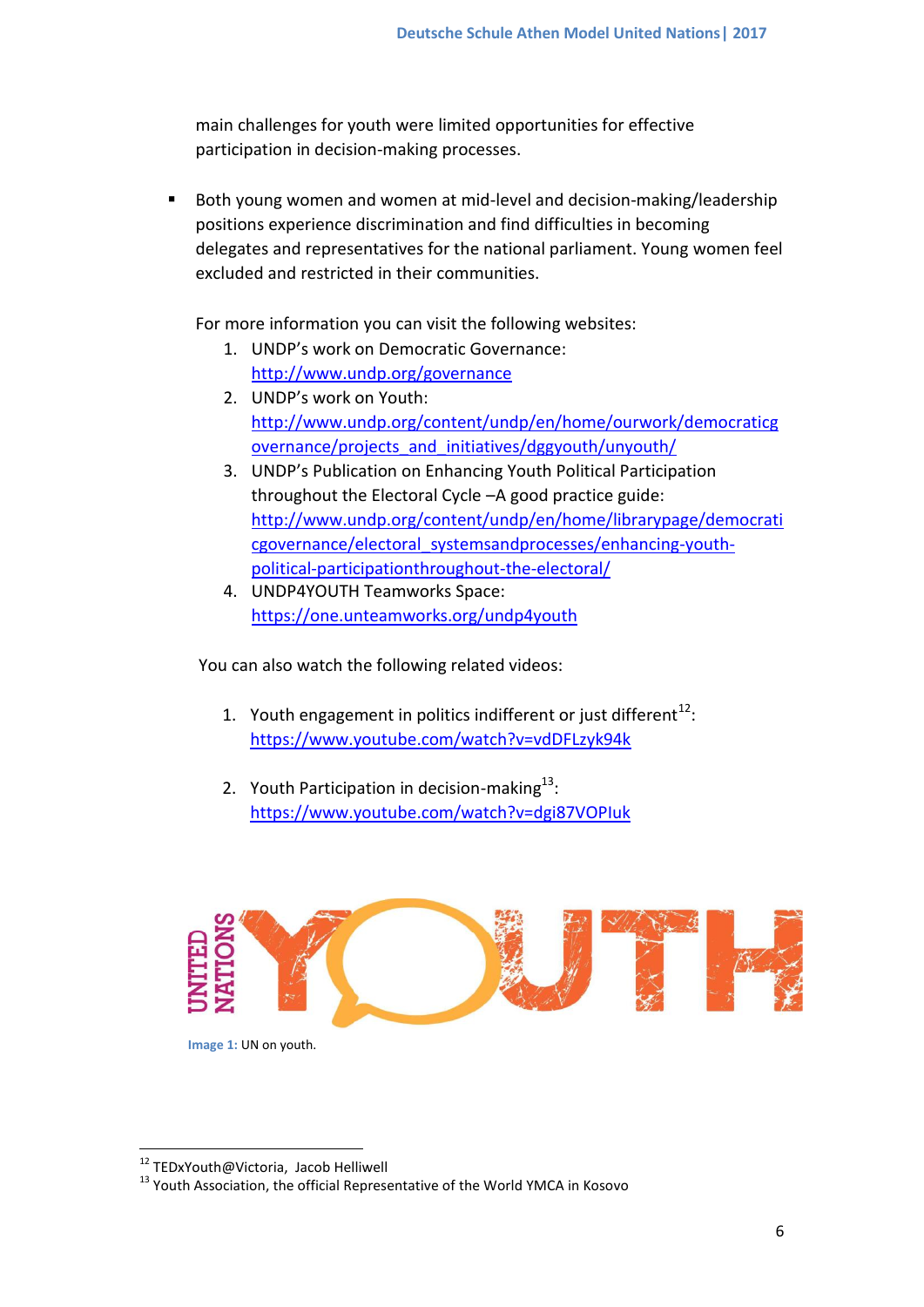# **Major Countries and Organizations Involved**

## Nigeria

In Nigeria's 2015 general elections, over 60% of voters were dominated by young eligible voters of the country. Youth constituted the largest percentage of registered voters. Namely, Nigeria is one of the most youthful populations worldwide, because of its increasing population. The National Youth Policy defines youth as all young people between 18 – 35 years. According to national legislation, requirements for offices such as, the offices of President, Vice-President, Governor, Deputy Governor and Senate, leave only a small margin for the participation of those who have attained the maximum age of 35 years. Young people are excluded from contesting. Only the House of Representatives and State Assembly positions allows for youth candidacy.

The United Nations Development Program (UNDP) supported youth based CSO (Civil Society Organization) to actively engage in the Constitution review process. A submission of memorandum to the constitution review committees of the National Assembly is included. Ahead of the 2015 election, A Nigerian Youth Agenda on Political Participation together with a Nigerian Youth Inter party Forum is now being discussed and developed. The forum will mainly consist of youth members across party lines and its aim is to bring together young people so that they can discuss issues of common interest and increase political participation.

## **Bangladesh**

It is very crucial to refer to the youth's understanding of democracy as a political system and their expectations of it in Bangladesh.

The single majority response to questions raised regarding their understanding of democracy as their political system, was 'do not know' or 'can not say' made by 24 percent altogether. This might be because of the lack of awareness or interest. But overall awareness for democracy is not so low since collectively 60 percent defined democracy in ways that somewhat meets standard definitions: the right of free expression (18%), equal rights of all (15%), freedom of movement (16%) and casting a ballot (11%).

But when young people were asked about 'the essentials for democracy,' they emphasized on the above mentioned issues but underlined aspects such as: free and fair election (66%), freedom of religion (48%), freedom of expression (43%), maintenance of law and order (43%), fulfillment of basic needs (40%), equal rights of all (38%) and the absence of bribery (35%) and no violence against women (31%).<sup>14</sup>

Youth's expectations of democracy do not lean to their experiences.

**<sup>.</sup>** <sup>14</sup> *'The Daily Star-Nielsen Democracy Poll 2011'*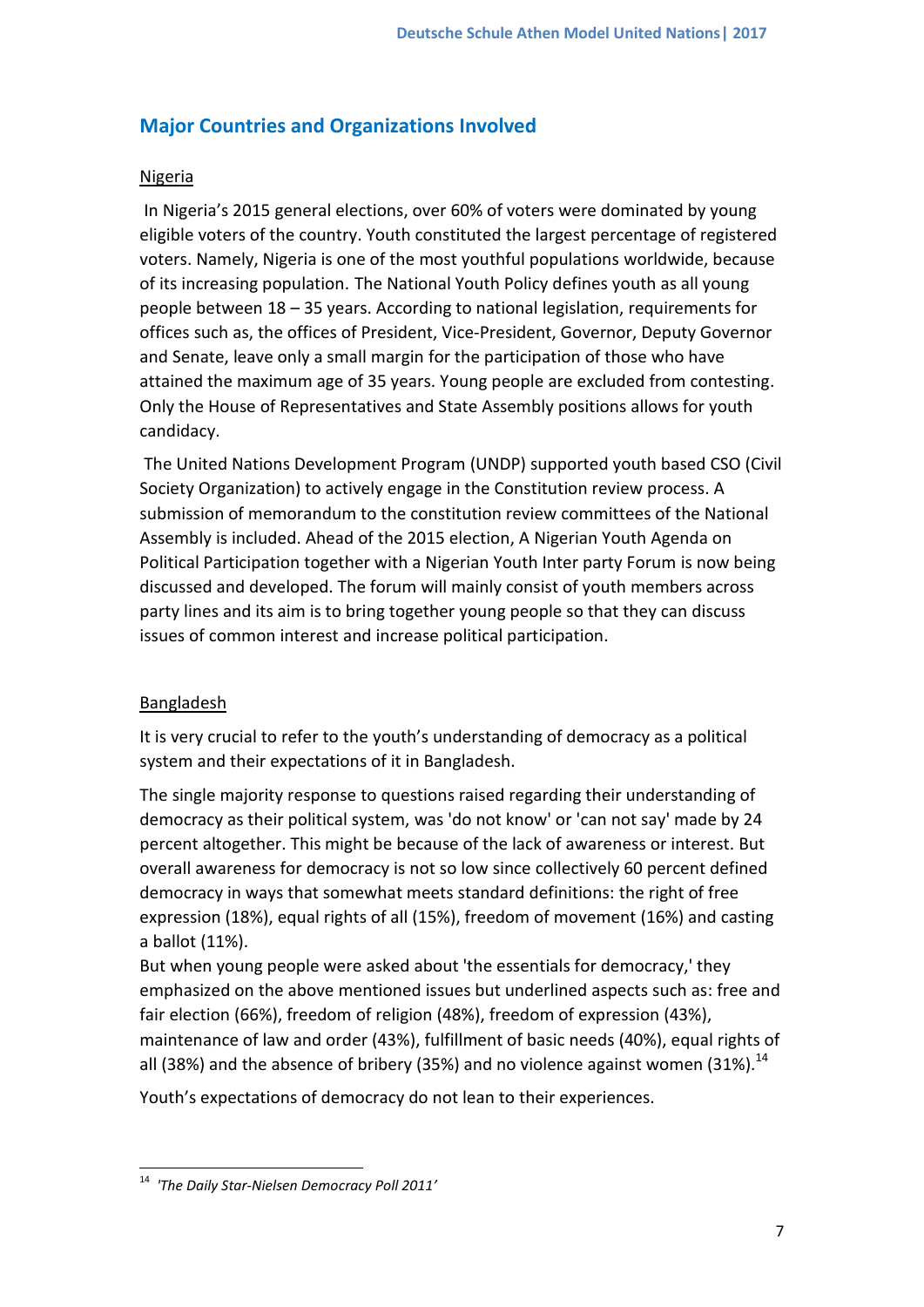UNDP supported the establishment of a National Youth Parliament to empower active citizens at both local and national level. It gives the youth the opportunity to contribute to the framing of national policy through direct dialogue with actual parliamentarians.

### Jordan

In Jordan, the National Democratic Institute (NDI) uses a programme to promote democratic methods and community action among young people. Through "Ana Usharek" ("I Participate"), university students all over the country familiarize themselves with human rights, democratic values and political systems, nonviolent dispute resolutions, and civic responsibility. As the program has developed, young people's interest and participation in politics and civil society did increase, and more Jordanians are being introduced to democratic ideas.

You can watch this related video: https://youtu.be/R2WeGvdWOjl<sup>15</sup>

The UNDP has piloted and supervised two debate training programmes and prior to that had trained a group of 15 young trainers, in collaboration with the Ministry of Political Development (MoPD) to strengthen youth political participation. The UNDP programme supported MoPD to develop a database of youth online groups so as to systematically solicit input from youth groups on how to bring youth participation in the nation's political life. UNDP has also supported MoPD to intensify its engagement with youth through Facebook and twitter. The 'Youth Participation in Youth and Political Participation Local Governance' project has sponsored an innovation camp for young people that focuses on activities such as: interactive training courses on public discourse, the use of social media for development and mock elections. A partnership with the Princess Samara University for Technology supports the development of a local governance game to engage young people online, similar to 'DemocraTweet' in Tunisia.

## **Lebanon**

The Lebanese Parliamentary Internship Programme has been expanded to more Lebanese graduates of all universities in Lebanon, giving them an opportunity to participate in public policy making. It introduces them to the legislative and oversight functions of the Parliament and its function in the framework of parliamentary diplomacy in regional and national issues.

On the International Day of Democracy a conference on "Democratic Transitions in the Arab World and their Impact on Lebanon " was held with the participation of youth and women in political parties. The purpose of the conference was to enhance public awareness on democracy. The UNDP is now working with the relevant parliamentary committees to implement the strategy, including any possible changes to laws that are required.

**<sup>.</sup>** <sup>15</sup> NDI. Ana Usharek, shortest video.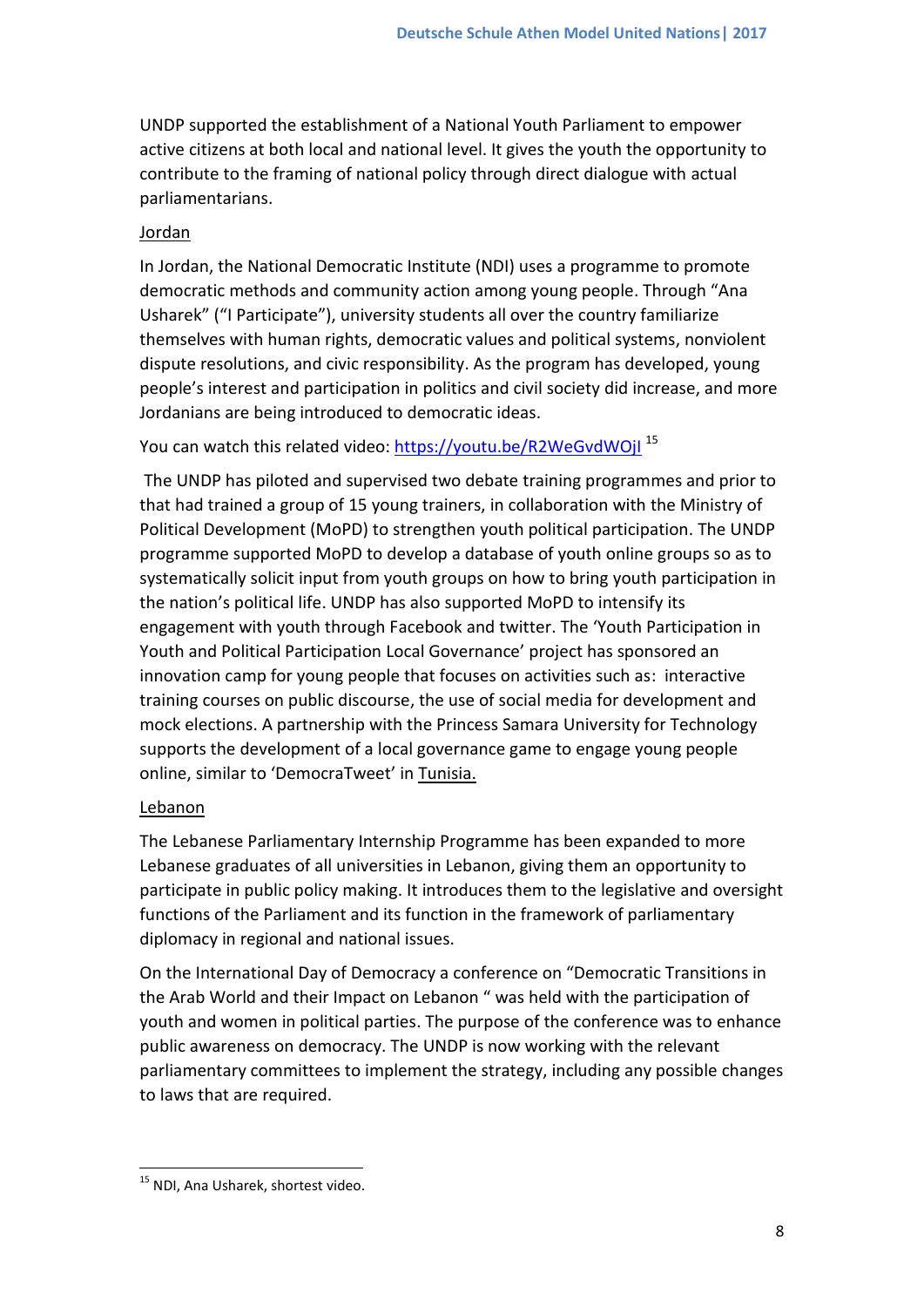### European countries

In Europe, an increased number of young men and women call for meaningful civic, economic, social and political participation. The UNDP tries to improve the current situation, operating in many countries to promote inclusive youth participation in effective and democratic governance and to counteract the phenomenon of nonvoters. The YMCA has also shown interest in addressing the issue in Europe. In 2011, a programme called YMCA Europe in action for the EU Youth Strategy aimed to enable young European in politics.

## United Kingdom

The UK's Measuring National Well-being Survey of 2014 showed that 42 per cent of surveyed 16-24-year-olds claimed to be totally uninterested in politics.<sup>16</sup> Youth participation in UK civic life is far from active, apparently.



#### YouGov' | yougov.com

June 9-13, 2017

**Figure 2:** YouGov conducts one of Britain's biggest ever post-election surveys to chart how the nation's political character is shifting. In electoral terms, age seems to be the new dividing line in British politics. Amongst first time voters (those aged 18 and 19), Labour was forty-seven percentage points ahead. Amongst those aged over 70, the Conservatives had a lead of fifty percentage points.

**<sup>.</sup>** <sup>16</sup> Jacqueline Briggs, University of Lincoln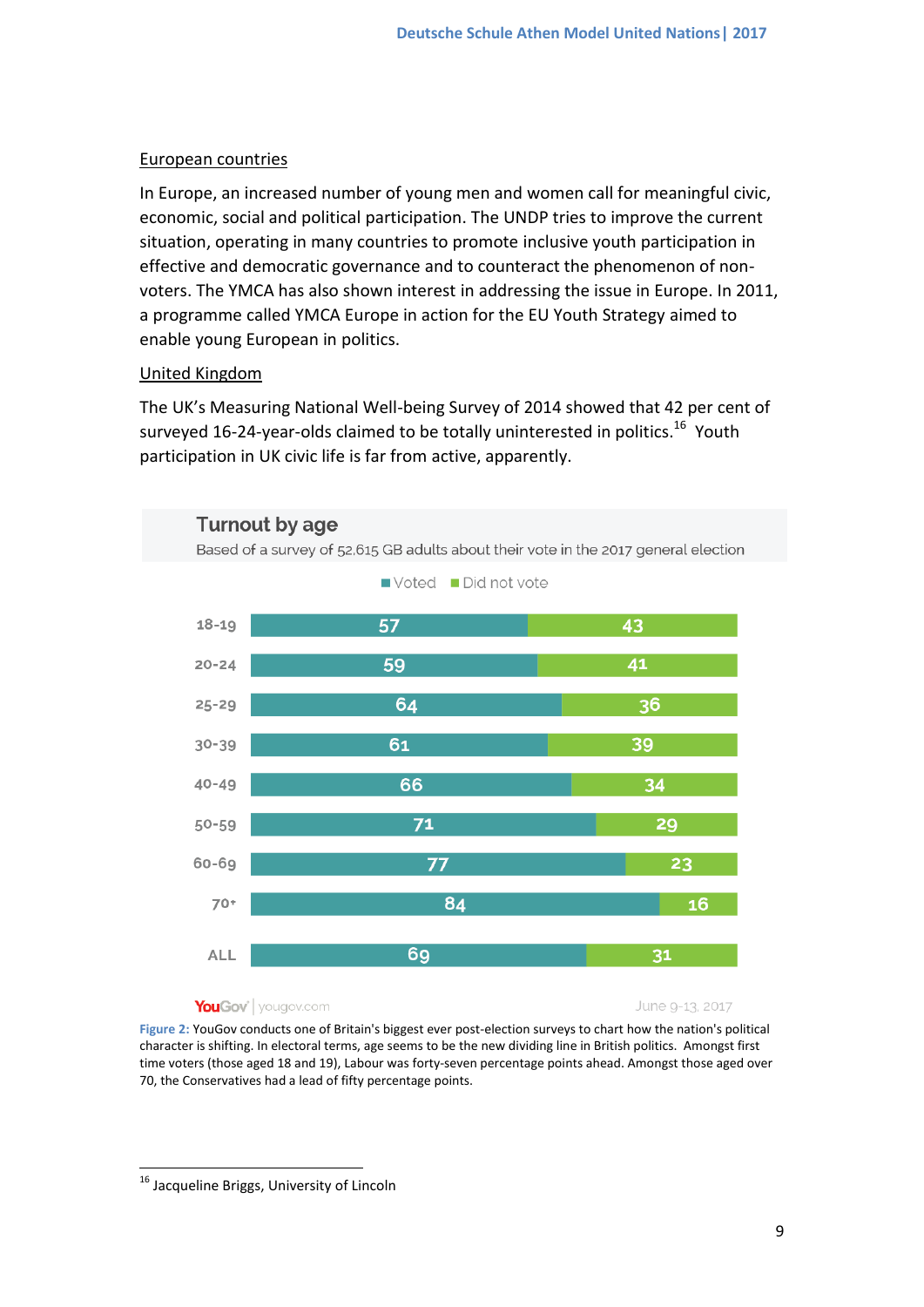### United Nations Development Program-UNDP

The United Nations development programme, an international development agency and a subsidiary of the United Nations, established to promote sustainable development, democratic governance-peace building and climate and disaster resilience, recognizes the involvement of both young men and women in participatory decision-making and development processes as vital to achieving sustainable human development. It operates in many different parts of the world and has developed many different programs focusing on the empowerment of the youth.

-You can also research the following organizations:

- I. YMCA
- II. International Youth Foundation and its Youth Empowerment Programme
- III. International Coordination Meeting of Youth Organisations
- IV. National Youth Leadership Council
- V. National Youth Rights Association
- VI. Child Fund

| Date                   | <b>Description of event</b>                                                                                                                                                                                                                        |
|------------------------|----------------------------------------------------------------------------------------------------------------------------------------------------------------------------------------------------------------------------------------------------|
| 1945                   | The draw up of the United Nations charter.                                                                                                                                                                                                         |
| 1965                   | Establishment of UNDP with the aim to help countries eliminate<br>poverty and achieve sustainable human development.                                                                                                                               |
| 1985                   | International Youth Year.                                                                                                                                                                                                                          |
| September 8th,<br>2011 | The UN General Assembly passed the "World Programme of<br>Action for Youth" resolution which stated the importance of<br>youth participation in decision making. While this was an<br>important step, it didn't offer an actual concrete solution. |

## **Timeline of Events**

.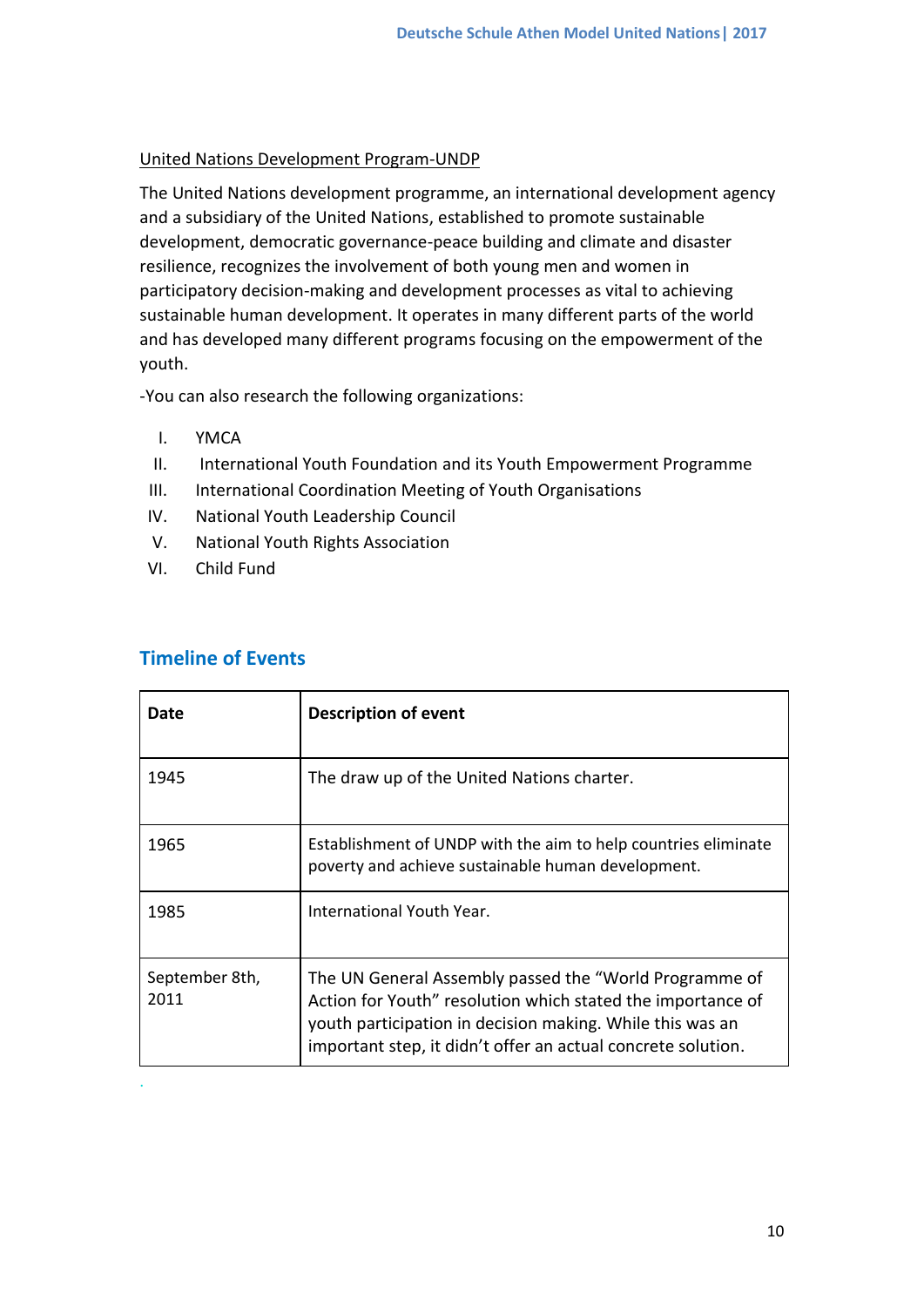# **Relevant UN Treaties, Resolutions and Events**

### Convention on the Rights of the Child

"Resolution 44/25 of 20 November 1989 entry into force 2 September 1990, in accordance with article 49"

It is the most widely and rapidly ratified international rights treaty. After the International Youth Year, the General Assembly defined youth participation as comprising four components: economic participation, relating to work and development; political participation, relating to decision-making processes; social participation, relating to community involvement; and cultural participation, relating to the arts, cultural values, and expression. All four elements are reaffirmed in the Convention on the Rights of the Child.

### World Youth Forum

"Empowering Youth for Action" was the theme of the fourth session of the World Youth Forum of the United Nations system. That meeting, which was convened by the UN in partnership with the Senegalese National Youth Council, was held in Dakar, Senegal, from 6 to 10 August 2001. Over 300 delegates representing youth organizations from around the world met with representatives of the UN system and other intergovernmental organizations to focus on youth empowerment issues and challenges of the twenty-first century.

"A splendid example of young people coming together to work out their own agenda, without waiting for governments to tell them what to do."

~ Secretary-General Kofi Annan for the World Youth Forum

### UN Special Session on Children

From 8 to 10 May 2002, the Special Session of the UN General Assembly on Children took place, where the nations of the world committed themselves to a series of goals to improve the situation of children and young people. Four governments had youth representatives address the General Assembly on behalf of their respective countries (the Netherlands, Norway, Sweden, and Togo). During the session, the Children's Forum introduced the following statement: "raised awareness and respect among people of all ages about every child's right to full and meaningful participation … [and for children to be] … actively involved in decision-making at all levels and in planning, implementing, monitoring and evaluating all matters affecting the rights of the child".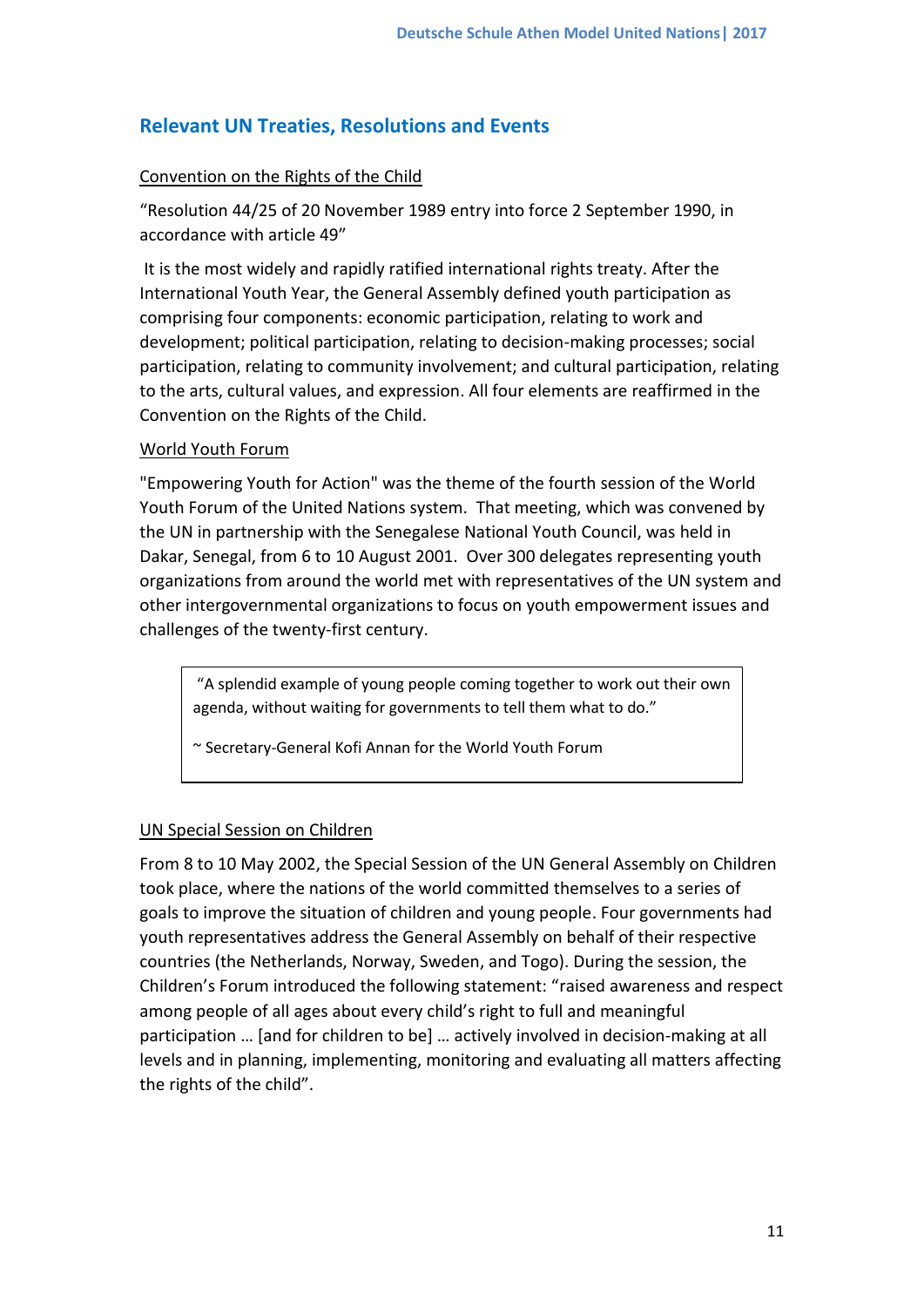# **Previous Attempts to solve the Issue**

### UNDP Democratic Governance Thematic Trust Fund (DGTTF)

In 2011, the DGTTF supported suggestions from UNDP country offices. Projects on youth to be informed about public policy-making, to empower democratic governance and to train young people as leaders became a reality. In total, 37 proposals were accepted, out of which 9 were in Africa, 8 in the Arab States, 5 in Asia and the Pacific, 8 in Central and Eastern Europe/Commonwealth of Independent States, and 7 in Latin America and the Caribbean.

## The UNDP's Strategy of Response to Transformative Change Championed by Youth in the Arab Region

Acknowledging the significance of youth civic engagement, the UNDP suggested measures aiming to job creation, social inclusion, and youth volunteerism. Unfortunately, there are no valuable activities targeting political participation.



### Country examples

In many different countries, a variety of projects and multiple attempts were put forward, either supervised by NGO's (Non-Governmental Organizations) or by IGO's (Inter-Governmental Organizations).

- Mongolia: Youth Empowerment through Civic Education. In Mongolia, the Ministry of Social Welfare has developed a youth policy. The project has developed suggestions for revising civic education focused on youth. There are trained young journalists, and a Facebook group 'DemoCrazy' is set up.
- Azerbaijan: Youth Participation in Decision Making and Policy Implementation. A way of assessment concerning national policies responding to youth concerns has developed. Also, a draft monitoring and evaluation plan for the State Programme on Azerbaijani Youth has been created.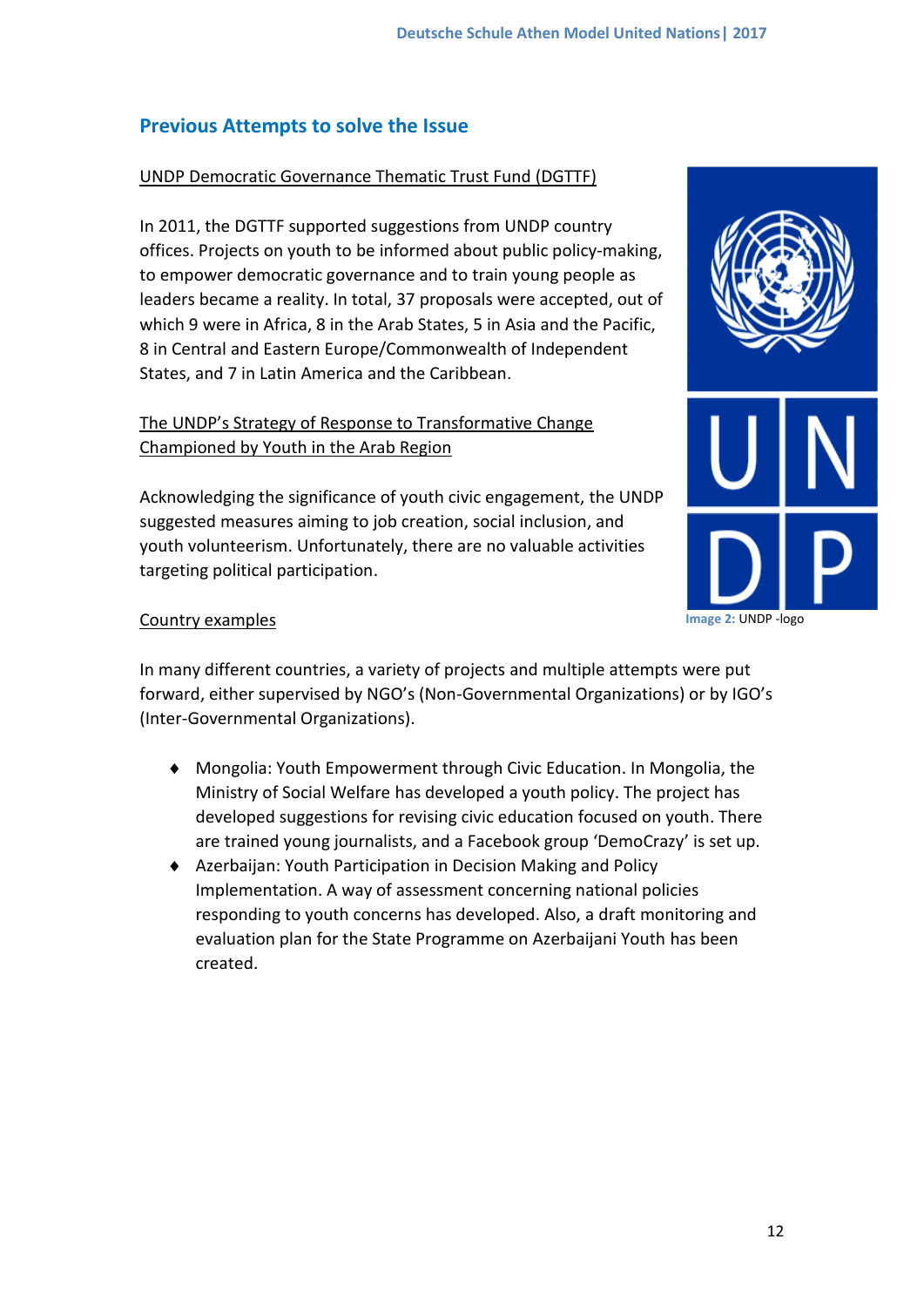# **Possible Solution**

What the delegates have to deal with, is, how youth civic engagement and participation in politics can be enhanced. They must take the policy of the country one represents, the current policy of different nations and the already existing legislation, as well as, signed and ratified Conventions and Treaties into consideration.

They shall bear in mind that you should submit clauses, which will:

- $\triangleright$  Promote the encouragement of youth's participation in inclusive political processes and democratic practices focusing on individual capacity building.
- $\triangleright$  Support the inclusion of young people in all levels of development processes, including decision making by targeting UN governance and processes.
- $\triangleright$  Suggest ways to counteract sexism and discrimination, promoting gender equality, in the field of politics, focusing on young women.
- $\triangleright$  Call for the promotion of policies and legal frameworks, which will boost young people's participation at local, national and international levels, in a variety of institutions and processes, such as, public administration and local governance, but also in electoral and parliamentary processes.
- $\triangleright$  Recommend ways to increase young women's participation in democratic activities and their presence in political offices at all levels.
- $\triangleright$  Urge governments to foster the involvement and active participation of youth in young people-led organizations in UN governance and decisionmaking processes.<sup>17</sup>
- $\triangleright$  Support by any means educational programs and workshops raising awareness on the issue, but at the same time providing initiatives for both young people and young people-led organizations to contribute to finding efficient solutions for humanitarian and peace building recovery. They should also focus on the promotion of young people's skills and capabilities, with the aim of turning them into active, dedicated leaders that contribute to global efforts to attain sustainable human development as a long-term investment.

To assure that the clauses-resolutions efficient and realistic proposals, your clausesresolutions should definitely answer the following questions:

- $\checkmark$  How can this idea become a reality? How could this be implementable and even possible?
- $\checkmark$  Should the UN (in collaboration with its related agencies, such as the UNDP) help countries create a more "open" and flexible legal framework for youth's participation in politics? What happens with countries defining differently the

**<sup>.</sup>**  $17$  post-2015 agenda in particular.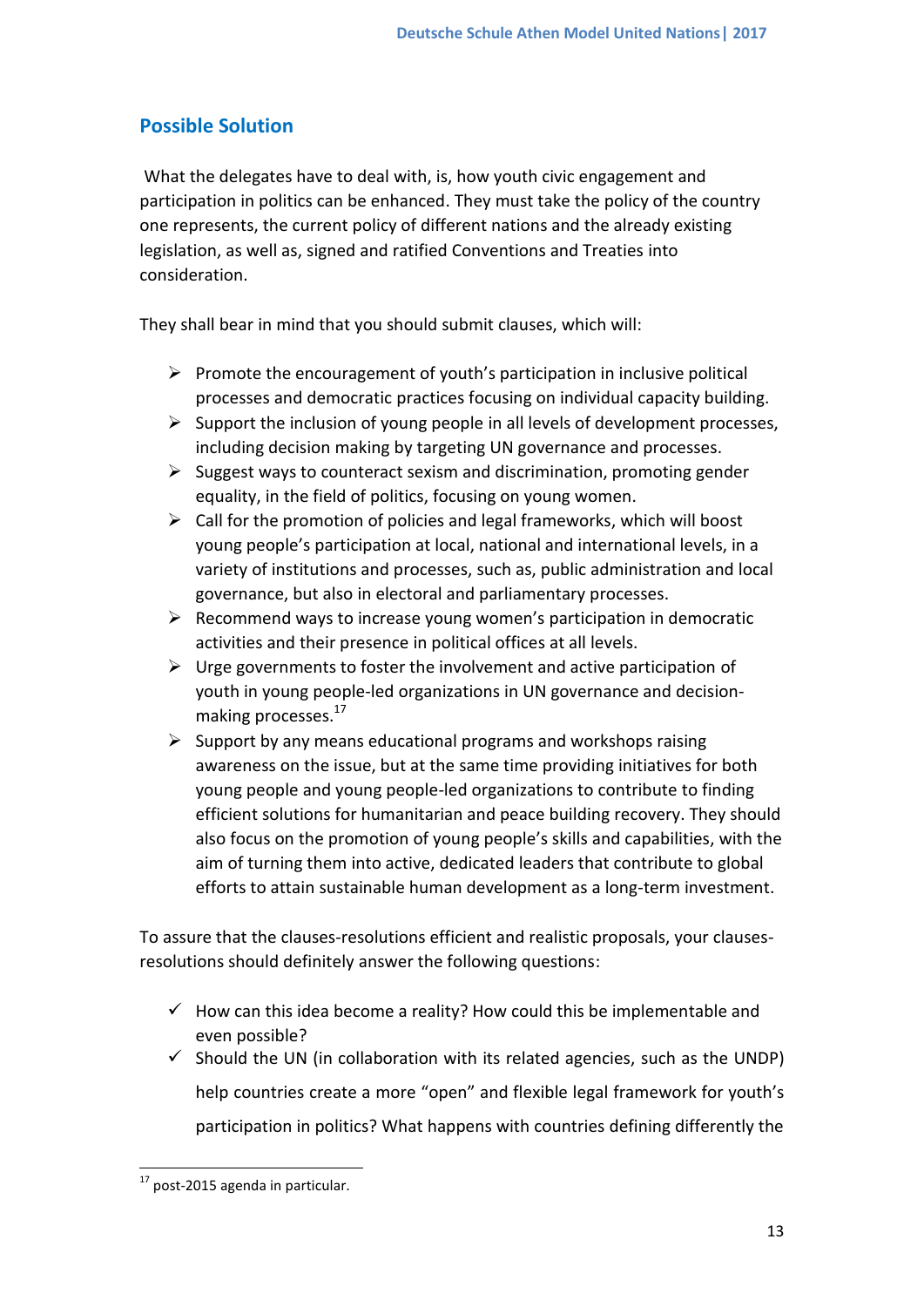term youth? What could the UN in collaboration with governments and nonstate actors do to make ends meet when it comes to international participation in global processes and institutions in conjunction with the countries different policies?

 $\checkmark$  How will the UN make sure that the existing treaties, legislation, and conventions are being respected?

You can also watch the following related videos:

- 1. How can we engage young people in politics $^{18}$ : <https://www.youtube.com/watch?v=iw9Q-EKaIXM>
- 2. How to get young people to vote<sup>19</sup>: <https://www.youtube.com/watch?v=nlYpMGI6iNQ>

### **Bibliography**

Bales, Susan, Verona Christmas Best, Marcelo Diversi, Rainer Silbereisen, and Milbrey McLaughlin. "Pages 121-148." *Journal of Research on Adolescence-Youth Civic Engagement in the 21st Century*. By James Youniss. Vol. 12. N.p.: Wiley Online Library, n.d. N. pag. Print.

"Civic Responsibility and Higher Education." *The New York Times*. Ed. Thomas Ehrlich. The New York Times, 07 July 2003. Web. 27 June 2017.

"Mission Statement of the American Democracy Project." *The New York Times*. The New York Times, 07 July 2003. Web. 27 June 2017.

"Participating Institutions in the American Democracy Project for Civic Engagement." *The New York Times*. The New York Times, 09 July 2003. Web. 27 June 2017.

"Decision–making." *Decision-making - Definition for English-Language Learners from Merriam-Webster's Learner's Dictionary*. N.p., n.d. Web. 27 June 2017.

"Political Movement - Dictionary Definition." *Vocabulary.com*. N.p., 2014. Web. 27 June 2017.

**.** 

<sup>&</sup>lt;sup>18</sup> TEDxLSE, Mete Coban

<sup>19</sup> TEDxHousesofParliament, Rick Edwards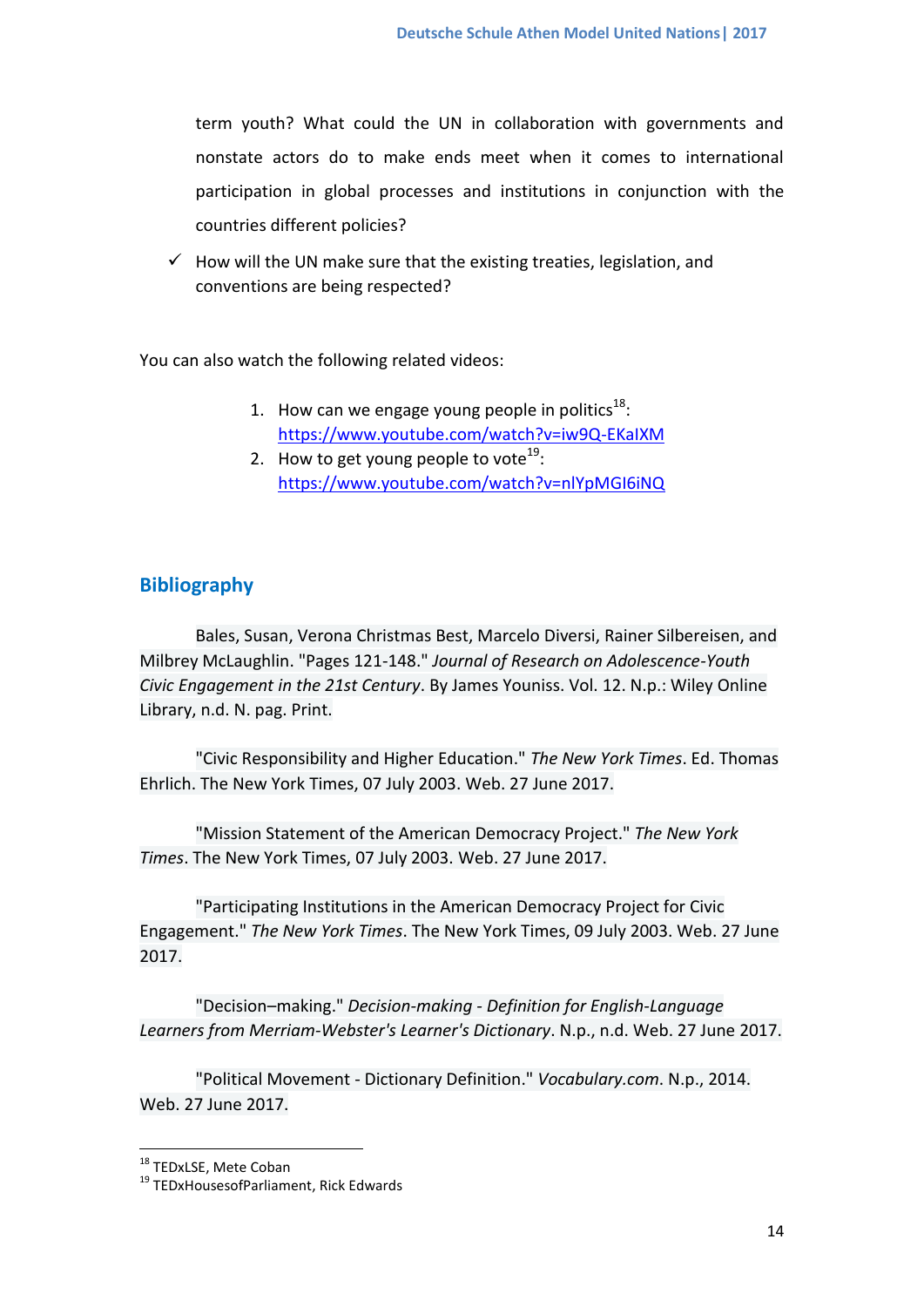"Political Process." *Merriam-Webster*. Merriam-Webster, n.d. Web. 27 June 2017.

Duverger, Maurice. "Political Party." *Encyclopædia Britannica*. Encyclopædia Britannica, Inc., 24 Apr. 2014. Web. 27 June 2017.

UN. "Youth, Political Participation and Decision-Making." *YOUTH, POLITICAL PARTICIPATION* (n.d.): n. pag. United Nations. Web. 1 July 2017.

Haque, Kazi. "Youth in Bangladesh Democracy." *The Daily Star*. N.p., 16 Nov. 2011. Web. 03 July 2017.

Authors, YIAGA. "Engaging Nigeria's Youths in Political Processes after the 2015 General Elections by Ibrahim Faruk." *YIAGA*. N.p., 29 Mar. 2016. Web. 03 July 2017.

Admin. "Youth Political Participation in Jordan: A Middle East Success Story." *Admin*. N.p., 18 May 2017. Web. 03 July 2017.

Briggs, Jacqueline. "Youth Political Participation in UK." *Bang the Table-All about Engagement*. BangTheTable, 1 Dec. 2016. Web.

"Youth Empowerment." *UNDP*. UN, n.d. Web. 03 July 2017.

"WORLD YOUTH FORUM OF UN SYSTEM TO MEET IN DAKAR, 6-10 AUGUST | Meetings Coverage and Press Releases." *United Nations*. United Nations, n.d. Web. 04 July 2017.

"Special Session on Youth." *Special Session on Children - UNICEF*. United Nations, n.d. Web. 04 July 2017.

"Convention on the Rights of the Child." *UNICEF*. United Nations, n.d. Web. 04 July 2017.

Images

Figure 1: *Young People Are Less Likely to Vote than Older Citizens, but They Are Also More Diverse in How They Choose to Participate in Politics*. Digital image. *LSE-London School of Economics and Political Science*. EUROPP, n.d. Web. 27 June 2017.

Figure 2: Curtis, Chris. "How Britain Voted at the 2017 General Election." *YouGov: What the World Thinks*. YouGov, n.d. Web. 03 July 2017.